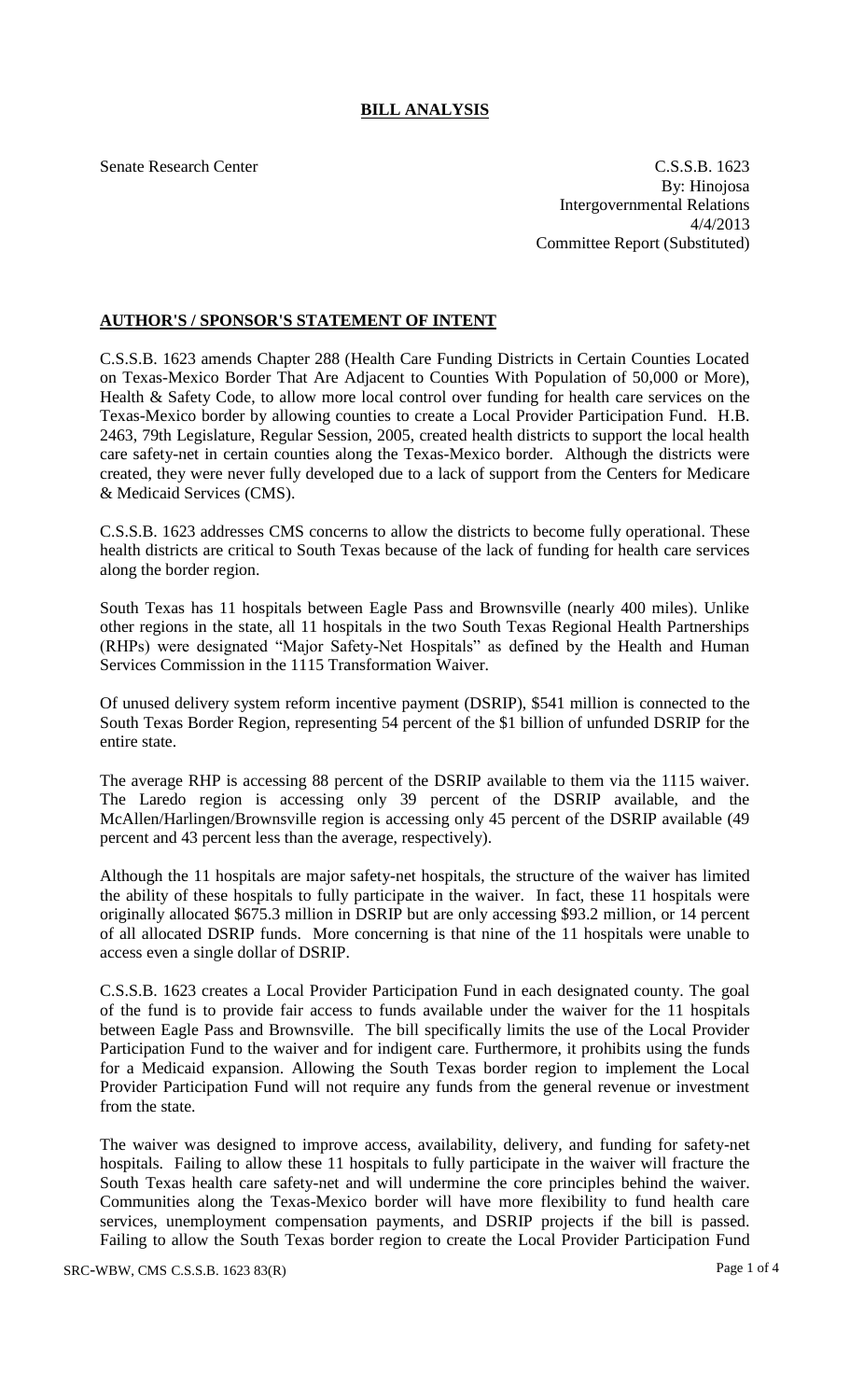will increase disparities, and will greatly harm an area of the state most in need of health care support via the waiver.

C.S.S.B. 1623 amends current law relating to the creation of a health care funding district in certain counties located on the Texas-Mexico border and authorizes the imposition of a tax.

#### **RULEMAKING AUTHORITY**

This bill does not expressly grant any additional rulemaking authority to a state officer, institution, or agency.

## **SECTION BY SECTION ANALYSIS**

SECTION 1. Amends the heading to Chapter 288, Health and Safety Code, to read as follows:

## CHAPTER 288. HEALTH CARE FUNDING DISTRICTS IN CERTAIN COUNTIES LOCATED ON TEXAS-MEXICO BORDER THAT ARE ADJACENT TO COUNTIES WITH POPULATION OF 50,000 OR MORE

SECTION 2. Amends Section 288.001(3), Health and Safety Code, to redefine "district taxpayer."

SECTION 3. Amends Section 288.002, Health and Safety Code, as follows:

Sec. 288.002. CREATION OF DISTRICT. Creates a district in each county located on the Texas-Mexico border that has a population of:

(1) 500,000 or more and is adjacent to two or more counties each of which has a population of 50,000 or more;

(2) 350,000 or more and is adjacent to a county described by Subdivision (1); or

(3) less than 300,000 and contains one or more municipalities with a population of 200,000 or more.

SECTION 4. Amends Subchapter A, Chapter 288, Health and Safety Code, by adding Section 288.0031, as follows:

Sec. 288.0031. DISSOLUTION. Authorizes a district created by this chapter to be dissolved in the manner provided for the dissolution of a hospital district under Subchapter E (Change in Boundaries or Dissolution of District), Chapter 286.

SECTION 5. Amends Section 288.051, Health and Safety Code, as follows:

Sec. 288.051. New heading: COMMISSION. (a) Provides that each district is governed by a commission of five members, rather than by a commission of five members appointed as provided by this section.

(b) Provides that each county commissioner on the commissioners court of the county in which the district is located serves as a member of the commission, rather than requiring each county commissioner on the commissioners court of the county in which the district is located to appoint one member who meets the qualifications prescribed by Section 288.052 (Qualification of Members of Commission) to serve on the commission. Provides that the county judge of the county in which the district is located serves as a member of the commission, rather than requiring the county judge of the county to appoint any remaining members who meet the qualifications prescribed by Section 288.052 to serve on the commission.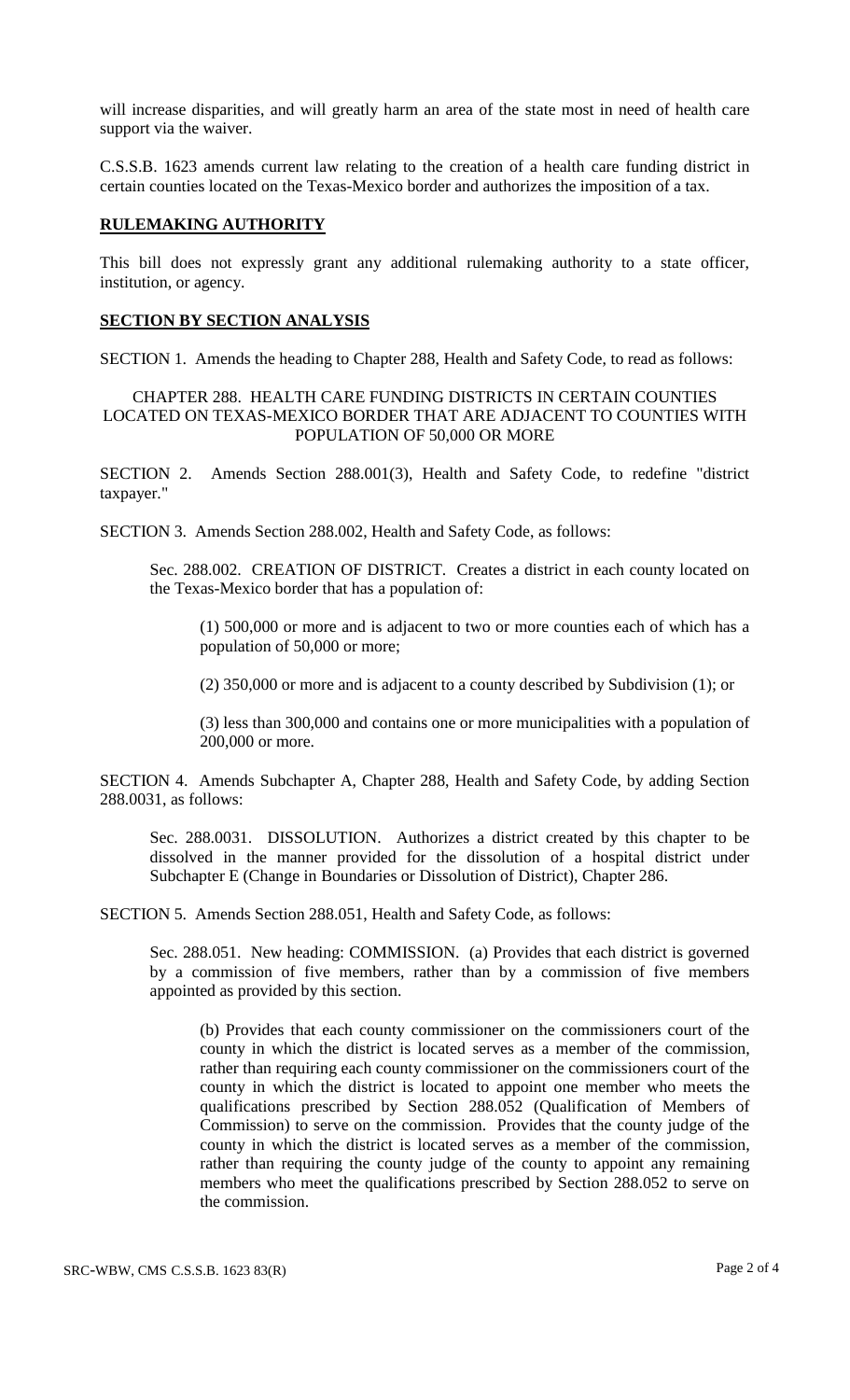(c) Provides that service on the commission by a county commissioner or county judge is an additional duty of that person's office.

SECTION 6. Amends Section 288.102(a), Health and Safety Code, to prohibit a district from imposing any tax authorized by this chapter, rather than from imposing any tax authorized by this chapter, spending any money, including for the administrative expenses of the district, or conducting any other business of the commission, without an affirmative vote of a majority of the members of the commission.

SECTION 7. Amends Section 288.151, Health and Safety Code, as follows:

Sec. 288.151. New heading: HEARING. (a) Requires the commission to hold a public hearing each year on the rates and amounts of any taxes that the commission intends to impose during the year and how the revenue derived from those taxes is to be spent. Deletes existing text requiring the commission to prepare a budget for the following fiscal year that includes proposed expenditures and disbursements, estimated receipts and collections, and the rates and amounts of any taxes that the commission intends to impose during the year.

(b) Deletes existing text requiring the commission to hold a public hearing on the proposed budget.

(c) Entitles any district taxpayer to appear at the time and place designated in the public notice and to be heard regarding any matter related to the taxes imposed by the district, rather than regarding any item shown in the proposed budget.

SECTION 8. Amends Section 288.154(b), Health and Safety Code, to require that all income received by a district, including tax revenue after deducting discounts and fees for assessing and collecting the taxes, be deposited with the district depository as provided by Section 288.203 and authorizes it to be withdrawn only as provided by this chapter.

SECTION 9. Amends Subchapter D, Chapter 288, Health and Safety Code, by adding Sections 288.155 and 288.156, as follows:

Sec. 288.155. LOCAL PROVIDER PARTICIPATION FUND; AUTHORIZED USES OF MONEY. (a) Requires each district to create a local provider participation fund.

(b) Provides that the local provider participation fund consists of:

(1) all revenue from the tax imposed by this chapter, including any penalties and interest from delinquent taxes;

(2) money received from the Health and Human Services Commission (HHSC) as a refund of an intergovernmental transfer from the district to the state for the purpose of providing the nonfederal share of Medicaid supplemental payment program payments, provided that the intergovernmental transfer does not receive a federal matching payment; and

(3) the earnings of the fund.

(c) Authorizes money deposited to the local provider participation fund to be used only to:

(1) provide the nonfederal share of a Medicaid supplemental payment program;

- (2) subsidize indigent programs;
- (3) pay the administrative expenses of the district;